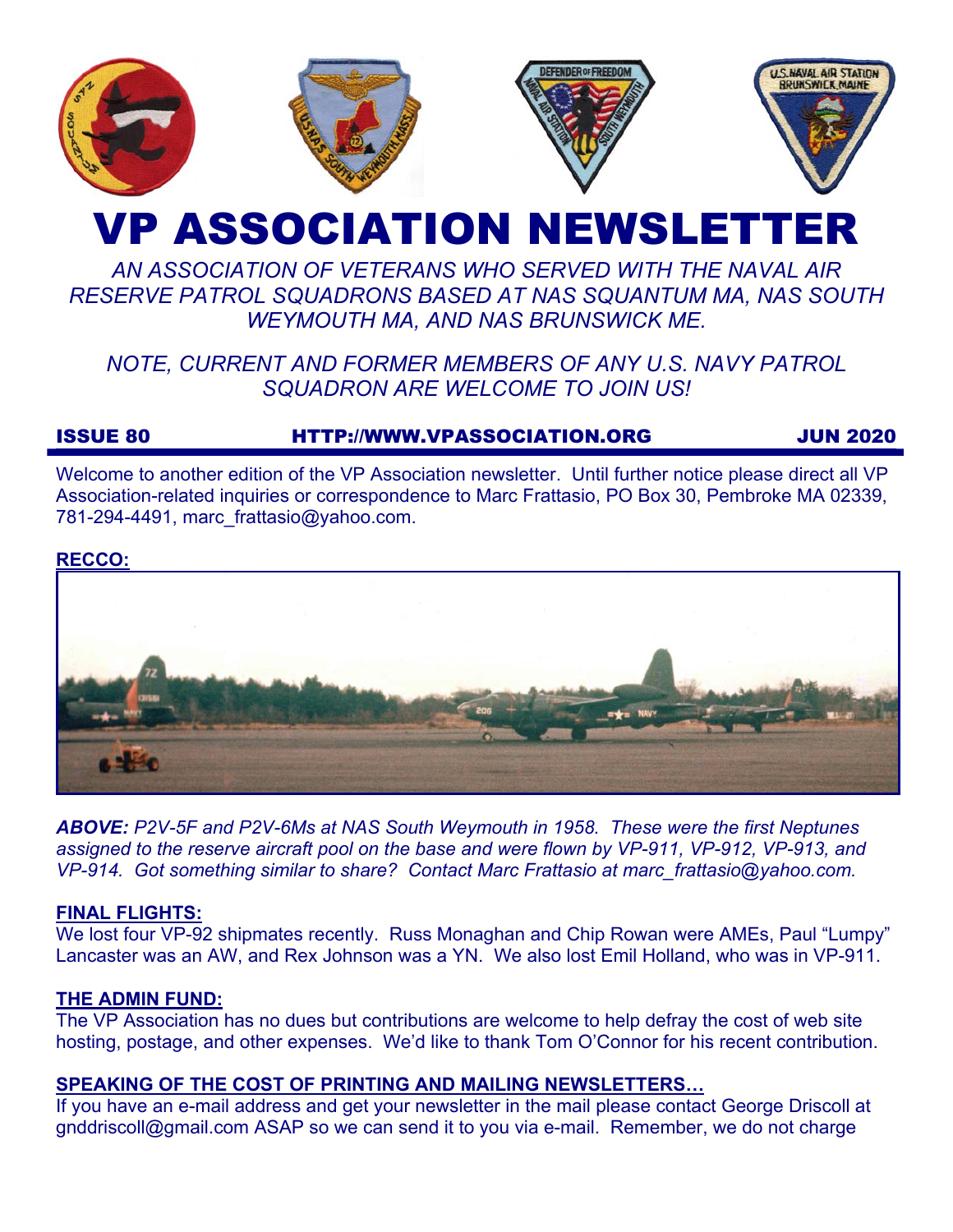dues and operate on a shoestring thanks to volunteer labor, memorabilia sales, and donations. If you have an e-mail address and get a paper newsletter it would be better for us to send it via e-mail.

# **LOST CONTACT:**

Be sure to inform George Driscoll at gnddriscoll@gmail.com about home or e-mail address changes.

# **LEO MURPHY DONATES SQUADRON PLAQUE:**



Leo Murphy, an NFO in VP-92 back in the late 1970s and early 1980s, recently donated an old squadron plaque to the Shea Naval Aviation Museum. Leo said that having little else to do during the "Wuhan Flu" lockdown, his wife and he decided to clean up their home. She told him to "throw the plaque away", but he thoughtfully donated it to the museum instead. The Shea Naval Aviation Museum, operated by the Association of Naval Aviation's Boston chapter (the ANA Patriot Squadron), is dedicated to preserving the history of NAS South Weymouth and NAS Squantum. Though closed at this time, the museum's collection is stored waiting for the new master developer to provide a new facility. If you have similar items that you no longer want, please consider donating to the Shea Naval Aviation Museum or Brunswick Naval Museum. See www.anapatriotsquadron or bnamuseum.org for details.

#### **MARC FRATTASIO IN PROCEEDINGS MAGAZINE - AGAIN:**

Your newsletter editor had an article published in the "Nobody Asked Me But..." section of the April issue of the Naval Institute's "Proceedings" magazine. The article, which was entitled "Get Your Own Jacket", was in reaction to the Navy's recent decision to issue leather jackets that closely resemble the traditional flyer's G-1 flight jacket to surface warfare officers. The full text of the article follows:

*In November 1997, Proceedings published my Nobody Asked Me, But... entitled "Leave Our Flight Jackets Alone!" I wrote it in reaction to a change in the uniform regulations that prohibited flight jackets from being decorated with anything other than a nametag, a U.S. flag, and a single squadron insignia patch.* 

*I received some criticism in response to my article back then, all of it from surface warfare officers who appeared to be offended by flight jackets. At some point in his or her career every pilot, naval flight officer, or aircrewman experiences some degree of hostility to flight jackets worn while on naval bases that are primarily home to ships and submarines. I certainly have. I've always suspected the root cause is envy, and it appears that I've finally been proved right.* 

*I just heard the Navy is going to begin issuing leather jackets to surface warfare officers starting in June. The jackets are described in official Navy communications as being "similar to the aviation bomber jacket". They sure are, so much so that they would not look out of place if they turned up in the remake of Top Gun that, coincidentally, also is scheduled to be released in June. The only visual distinctions between the new surface warfare officer's jacket and the traditional Navy G-1 flight jacket is that it is black instead of brown and its collar is leather instead of imitation wool.* 

*This really bothers me. My leather flight jacket means so much to me. It is one of my most cherished possessions. I retired from the Navy many years ago, but I am so proud of my service as a naval*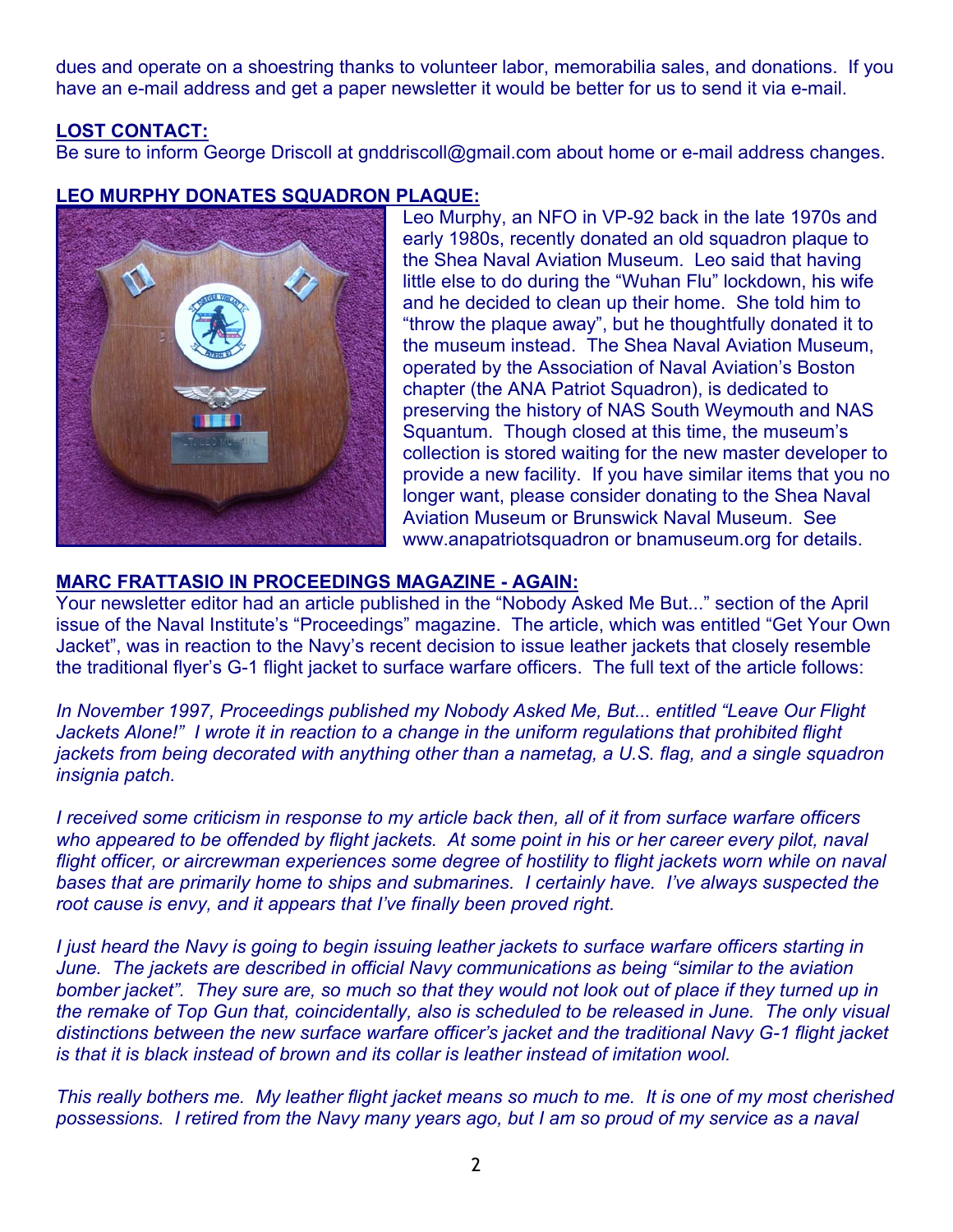*aircrewman that I still wear my old leather flight jacket on a regular basis. Strangers often approach me and say, "I love your jacket", and I always respond, "Thank you, I worked very hard to earn it".* 

*Yes, I worked hard to earn that jacket and the gold naval aircrewman wings that it signifies, and tha is the point of this diatribe. The leather jacket is, and always has been, closely associated with aviation. Part of the reason I decided to fly for the Navy rather than the Air Force is that, when I enlisted in 1979, the guys who flew for the Navy still wore traditional leather flight jackets while the Air Force guys did not. I'm sure that I am not the only one for whom this was part of the decision-making process.* 

*Why can't the black shoes come up with their own distinctive jacket, something that won't cause them*  to be mistaken for aviation personnel? Until the 1960s, the Navy had something called a deck jacket *or deck coat that was closely associated with ships. These are fashionable enough that they are still being made for the civilian market. What about the old pea coat? Why "culturally appropriate" the traditional jacket of aviation personnel --- and by so doing diminish its significance and obscure its meaning? It is bad enough that the current green camouflage working uniform makes everybody in the Navy look like they are in the Army. Now you want all surface warfare officers to look like they are pilots or naval flight officers?* 

*What this comes down to, I think, is that aviation has always been perceived as "cool", and the surface warfare community wants to grab some of that coolness for itself. I'm OK with this in principal, except that in this case the "grab" comes at the expense of aviation.* 

*Isn't trying to look like a flyer when you aren't one skirting dangerously close to the edges of "stolen valor"? My advice to the surface warfare community is, if you really want to look like a flyer, then do what I did and earn yourself wings.* 

Please note that the edited version that was presented in the magazine was somewhat toned down from what was originally submitted, which included this deleted passage: *As far as I'm concerned, the new surface warfare jacket is nothing more than a participation trophy. To be blunt about it, these are flight jackets for people who aren't qualified to fly.* 

#### **VP ASSOCIATION ANNUAL REUNION - CANCELLED:**.

Normally we've got nearly everything lined up for the VP Association's annual reunion by this time, but due to the panic over the Wuhan Coronavirus, which has basically shut down Massachusetts since early March, we've been unable to organize anything. Since the situation remains so uncertain in the state as of this writing, we have decided not to try to have a reunion this year. We will have one next year if there is sufficient interest. Details will be provided in future issues of the newsletter.

#### **THE NAS BRUNSWICK REUNION:**

The NAS Brunswick people say that the reunion event they have planned on and around that old base over the weekend of August 14-15-16 is still a "go". Unlike Massachusetts, Maine is actually starting to "reopen" as of this writing. This event is sponsored by the Brunswick Naval Museum. For more information contact president@bnamuseum.org.

#### **IRANIAN NAVY HITS OWN WARSHIP WITH MISSILE (Forbes 5/11):**

The Iranian Navy has confirmed that 19 people died when one of its warships was hit by a missile during a training exercise. Fifteen more are reported to have been injured. The mishap took place off the Iranian port of Jask in the Sea of Oman on May 10. Jask is strategically located outside the Straits of Hormuz, and is regularly used by Iranian warships and submarines. Rescuers rushed to the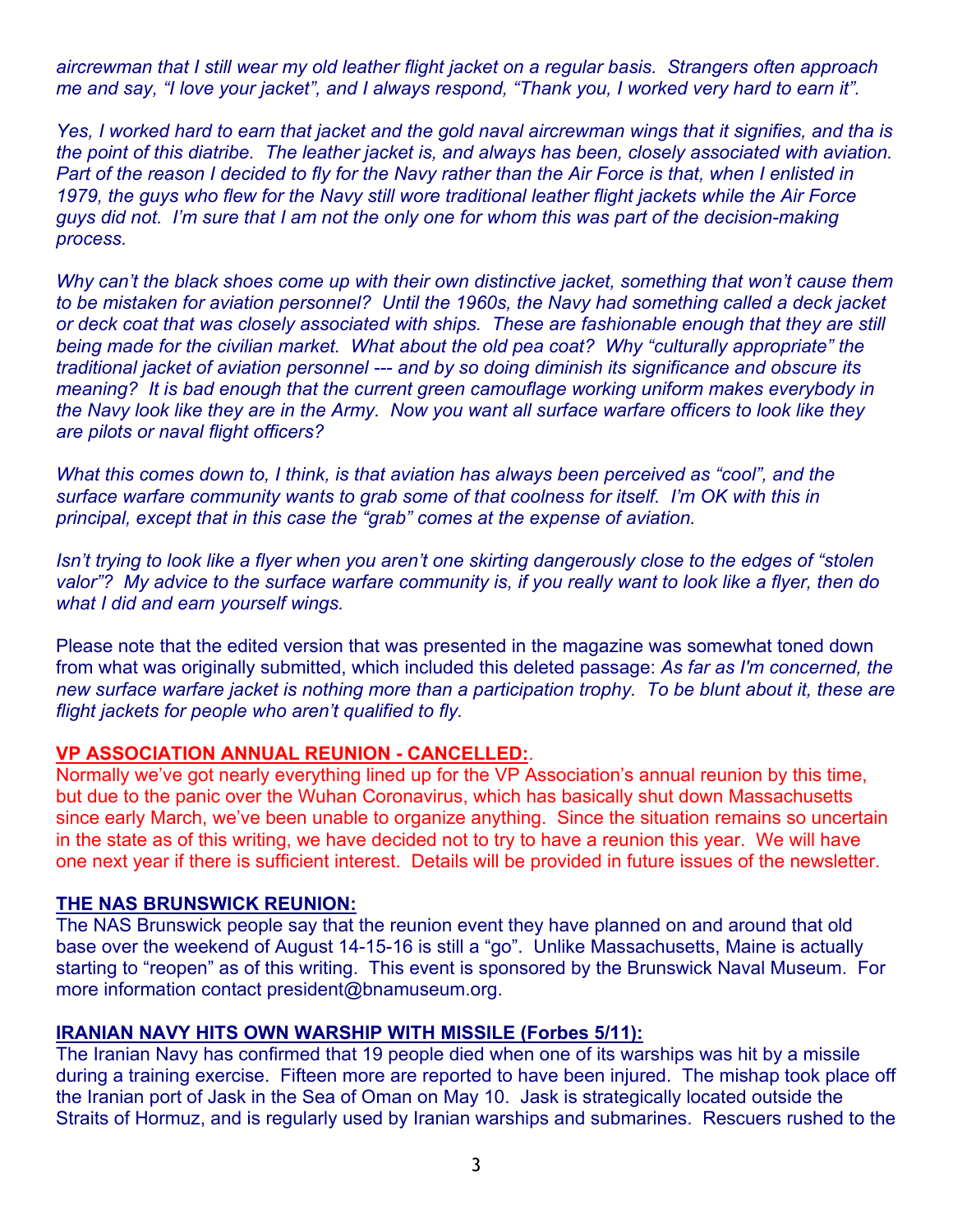scene close to the coast near Jask and Chabahar but the boat's superstructure was completely destroyed and the hull began to sink. It appears that they were able to tow it back to port.

Training with live missiles is inherently dangerous and accidents can occur in any Navy. The missiles can lock on to the wrong target. Strict procedures and effective command normally mitigate the risks, however, so such incidents are rare. This one stands out in terms of scale and misfortune. In July 2016 a Taiwanese warship accidentally fired an anti-ship missile which homed in on a fishing vessel, killing its captain and injuring the crew.

The sunk warship, Kenarak (A-1403), was a Hendijan-class auxiliary support vessel. She can be armed with 20mm cannon and anti-ship missiles but is used as a general purpose vessel. Her core crew is only 15 people, many fewer than the reported dead and injured.

The missile was reportedly fired from the frigate Jamaran. It has not yet been confirmed which type of weapon was involved, but the 1,500-ton warship is armed with C-802 Noor anti-ship missiles. These are an Iranian development of a Chinese weapon, and are broadly equivalent to the U.S. Navy's Harpoon missile. The frigate, termed a destroyer in Iranian parlance, is also armed with radar guided anti-aircraft missiles that can also be used against ships. These are derived from the U.S. Navy's legacy Standard SM-1 type. They have a smaller warhead than the Noor missile.

Jamaran is the first Moudge class ship and entered service in 2010. Three Moudge Class ships have been built and more are under construction. This is not the first accident involving this class of ship. Her sister-ship Damavand was sunk in a navigation error on January 10 2018.

Iran regularly exercises its forces to attack ships in the Straits of Hormuz as well as the Persian Gulf and Sea of Oman. Jamaran is one of its newer and most capable warships, but there are reports that it is building even larger destroyers, and even large submarines.

#### *Forbes article by H. I. Sutton*

#### **TRITON DEPLOYS AT LAST (Seapower 4/29):**

In January, the U.S. Navy's newest surveillance aircraft, the Northrop Grumman-built MQ-4C Triton, a high-altitude, long-endurance unmanned aerial vehicle (UAV), embarked on its first deployment, a move to demonstrate what the Navy calls early operational capability. Two MQ-4Cs assigned to Unmanned Patrol Squadron 19 (VUP-19), the first Triton squadron, deployed to Andersen Air Force Base on Guam and were in place by Jan. 26 to fly missions in support of the U.S. 7th Fleet.

"VUP-19 is operating Triton to further develop the concept of operations and fleet learning associated with operating a high-altitude, long-endurance system in the maritime domain," Capt. Dan Mackin, the Navy's Triton program manager, said in response to a query from Seapower. "The squadron plans to conduct multiple flights per month in support of Commander Task Force 72, 7th Fleet and Indo-Pacific Command."

"The fielding of the Navy's premier unmanned aircraft system and its additive, persistent, multisensor data collection and real-time dissemination capability will revolutionize the way maritime intelligence, surveillance and reconnaissance [ISR] is performed," Mackin said in a Jan. 26 Navy release. "While developing the concept of operations, the MQ-4C Triton is actively conducting missions that are complementing the P-8A Poseidon," said Cmdr. Kim DaCosta-Azar, commanding officer of VUP-19, in an email response to Seapower. "This complement brings increased persistence, capability and capacity through its multisensor mission payload."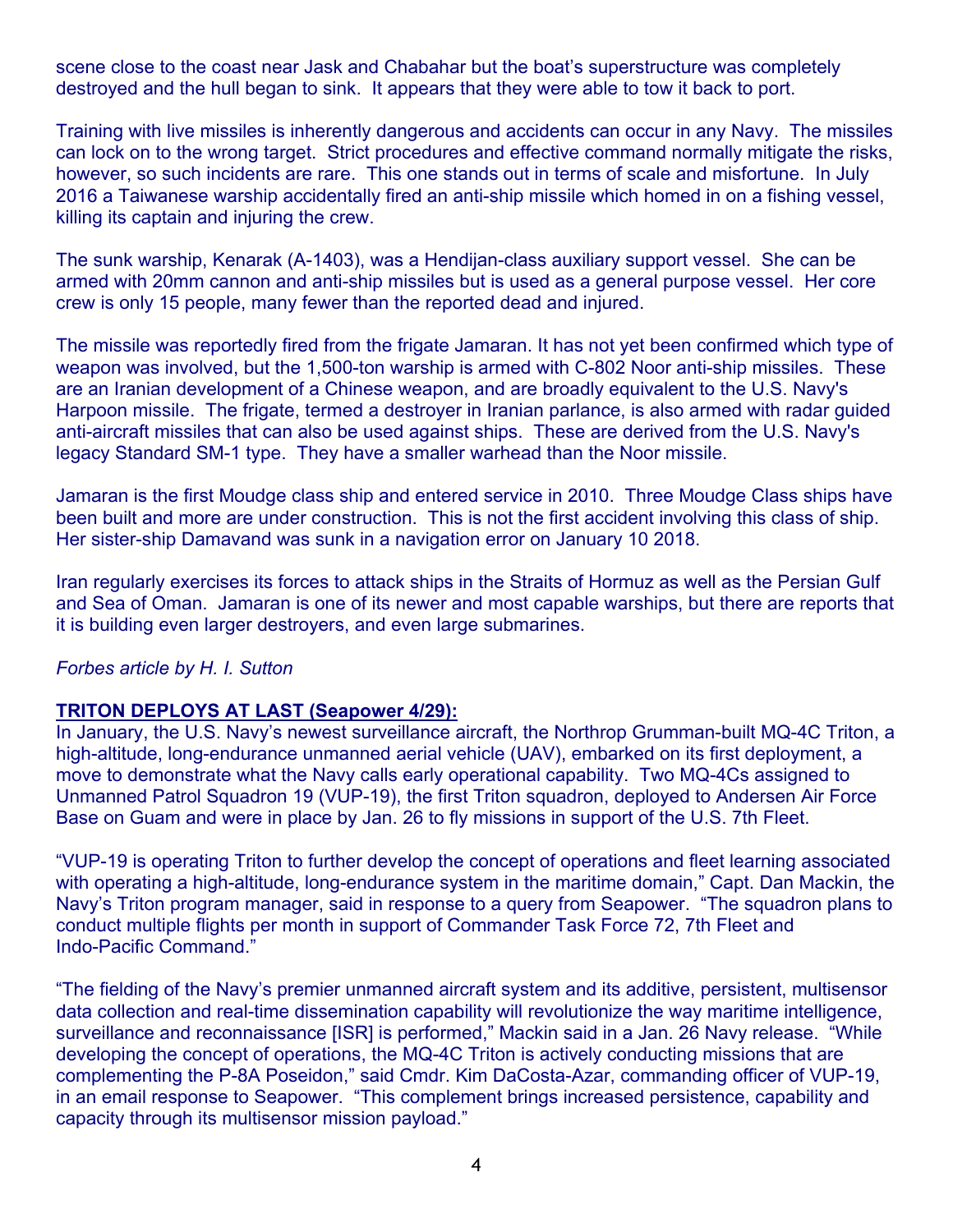The MQ-4C's mission payload includes a Northrop Grumman-built ZPY-3 Multifunction Active Sensor, an X-band radar with modes that include maritime surface search, spot synthetic aperture radar (SAR), strip SAR, inverse SAR snapshot and inverse SAR high-resolution. The radar's 360-degree scan enables the Triton to cover 2.7 million square miles during a mission.

The Triton's suite also includes a Sierra Nevada-built ZLQ-1 electronic surveillance measures sensor equipped with specific emitter identification and with an automatic identification system. A Raytheon-built MTS-B multispectral electro/optical/infrared sensor with a laser designator/pointer/range-finder capability also is installed. The Triton can transmit its data to a ground station, including video live-streaming. It also can be an alternative communications relay to space-based satellites.

"The MQ-4C Triton will provide 7th Fleet with a round-the-clock ISR capability, as the aircraft have capability to fly more than 24 hours during each mission," DaCosta-Azar said. "The VUP-19 detachment has the ability to pilot the MQ-4C from Guam or from Jacksonville, Florida, mission-control station. The majority of the VUP-19 crew operates from Naval Air Station Jacksonville." VUP-19 is headquartered at Naval Air Station Jacksonville, but its Tritons are home-based at Naval Air Station Point Mugu, California.

"The introduction of MQ-4C Triton to the 7th Fleet area of operations expands the reach of the U.S. Navy's maritime patrol and reconnaissance force in the Western Pacific," said Capt. Matt Rutherford, Task Force 72's commander. "Coupling the capabilities of the MQ-4C with the proven performance of P-8, P-3 and EP-3 will enable improved maritime domain awareness in support of regional and national security objectives."

Chief of Naval Operations Adm. Michael Gilday praised the Triton during March 11 testimony before the Senate Appropriations Committee's Defense subcommittee. "The capabilities that the MQ-4 brings are game-changing in terms of long-range ISR at altitude, with sensors that we haven't had supporting the fleet before," he said. "We're still committed" to the Triton. Mackin said the Navy's program of record remains at 68 UAVs, despite a gap of two years — 2021 and 2022 — proposed in the Navy's 2021 budget proposal. The total does not include the two Navy-owned and one Northrop Grumman-owned test aircraft.

The Navy has ordered 20 Tritons to date and has accepted delivery of seven: three flyable test aircraft (including one owned by Northrop Grumman), one fatigue test article and three production aircraft, the latter three delivered to VUP-19. One of the VUP-19 Tritons was involved in a flight mishap during a landing at NAS Point Mugu on Sept. 13, 2018. "The Triton aircraft damaged during the gear-up landing at Point Mugu has been stricken from inventory although some components were salvaged for use on training devices," Mackin said.

He said the two MQ-4Cs deployed to Guam are in the Triton's baseline configuration known as IFC 3 (Integrated Functional Capability 3). The Navy is working on deploying the Triton with IFC 4, which gives the UAV a signals intelligence capability and will put it on the path to replace the Navy's EP-3E electronic reconnaissance aircraft. IFC 4, also called the multi-int (multi-intelligence) capability, is planned for fiscal 2022. Multi-int capability deployed in four Tritons at a single site to establish a 24/7 orbit over the Western Pacific area of operations also will mark the achievement of initial operational capability for the Triton.

The Northrop Grumman-owned MQ-4C in the test program is being used to advance the Triton's capabilities. "We are … integrating and testing IFC-4 upgrades to meet the U.S. Navy's and Australia's multi-intelligence requirement, which will ultimately enable the U.S. Navy to retire the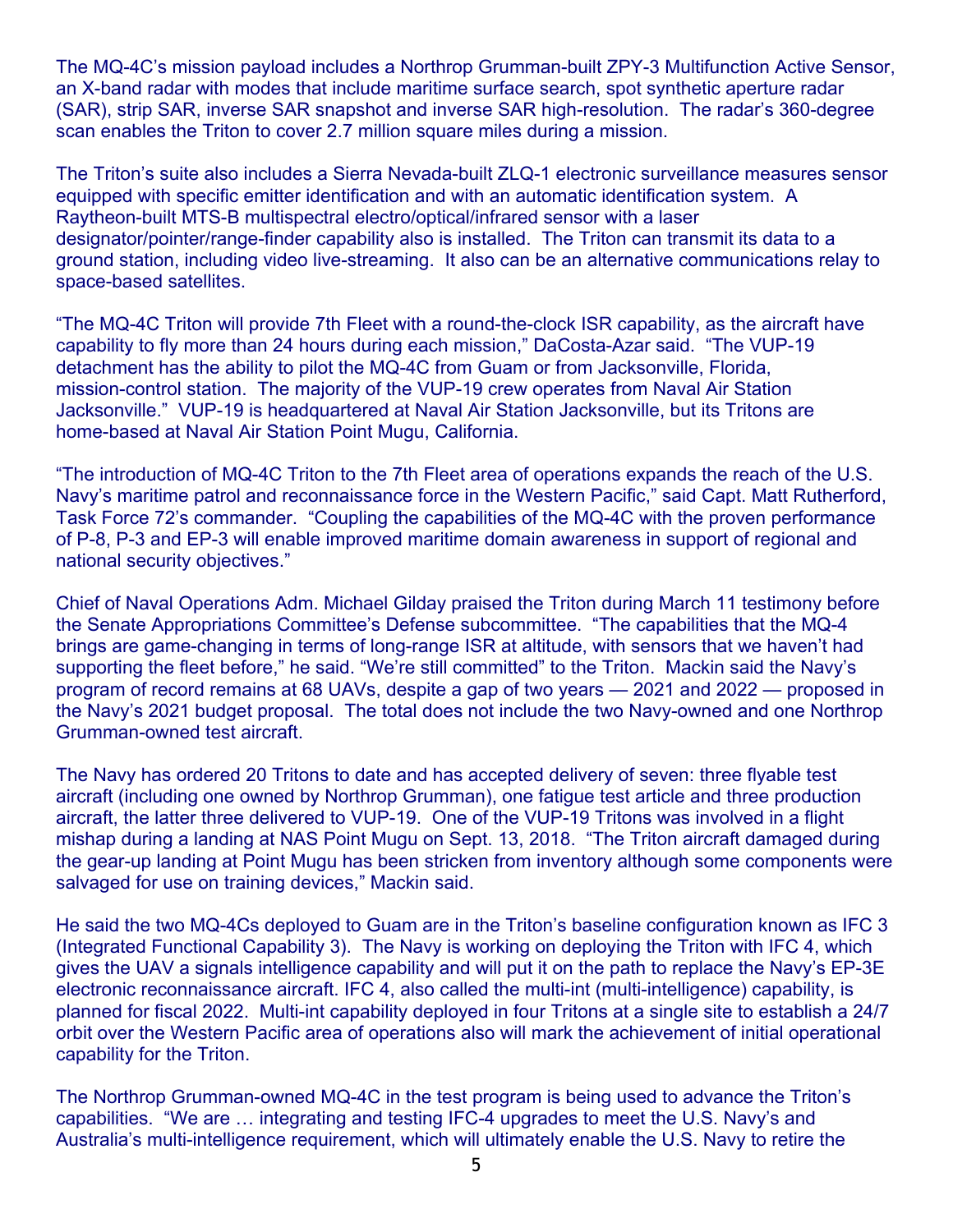EP-3," said Doug Shaffer, vice president and program manager, Triton program, Northrop Grumman, in response to a query from Seapower. Mackin said there "is a plan for upgrading older aircraft to the multi-int configuration with some [aircraft] already" in the works.

VUP-19 eventually will operate 12 MQ-4Cs operated and maintained by 500 personnel. The Navy plans to establish a second Triton squadron, VUP-11, at Naval Air Station Whidbey Island, Washington. The two squadrons together eventually will field 20 Tritons at five sites to sustain five around-the-clock orbits. The remaining 48 Tritons would be used for training, attrition and the maintenance pipeline over the service life of the UAV.

The groundwork for the MQ-4C, based on the U.S. Air Force Block 20 RQ-4A Global Hawk, was laid more than a decade ago with the Broad-Area Maritime Surveillance Demonstration (BAMS-D) program, in which the Navy acquired from the Air Force two Block 10 RQ-4As and their integrated sensors that included an electro-optical sensor, SAR with a ground moving target indicator and wide-area search modes. The Navy added an LR-100 electronic surveillance measures sensor, the automatic identification system, inverse SAR capability, and maritime moving target and maritime search sensing.

The Navy in 2011 received three more RQ-4As from the Air Force for the BAMS-D. Since then, one RQ-4A was lost in a mishap in eastern Maryland in 2012 and another was shot down by Iranian forces last June. A third was damaged in a takeoff mishap in November. Mackin said repair is underway on the damaged RQ-4A.

The Navy deployed the RQ-4A to the U.S. Central Command area of responsibility in early 2009 for a planned six-month deployment. Now, more than 11 years later, after continuous deployment, the Navy still values the BAMS-D program as it awaits more deployments of the MQ-4C Triton.

According to the 2021 budget proposal, the Navy plans to phase out the BAMS-D, beginning in fiscal 2023, to allow the sea service to fund the whole MQ-4C program. "The MQ-4C will assume the signal intelligence mission from the EP-3E in [fiscal] 2022, which will require aircraft and control station modifications and calibrations to keep pace with emerging signals of interest at greater sensitivity thresholds."

Two allied nations are on track to operate the Triton. Australia signed a memorandum of understanding for up to six Tritons in June 2019, with delivery of the first scheduled for 2023. Germany also has announced its intention to procure three Tritons. Foreign procurement may be key in sustaining a steady Triton production line if the Navy gaps the procurement in 2021 and 2022.

"A two-year gap in production would have significant negative effects on the production line and the supplier base," Shaffer said. "A pause would mean we lose the lessons learned that have enabled our suppliers and Northrop Grumman to achieve production efficiencies and get to this mature point of the program, which would then add more risks and costs to the program. "We estimate that stopping and restarting the line alone will cost roughly \$100 million to \$150 million and then each aircraft likely costs about \$20 million more. We are working closely with the Navy on multiple options [that] could keep the production line open and potentially result in cost savings for both the Navy and Australia.

"We have had multiple discussions with the U.S. Navy and Australia about options to fill the [fiscal] '21 and '22 production lines with Australian aircraft," he said. "An acceleration of the Australian program would result in significant savings to Australia and ensure cost savings to the U.S. Navy by preventing a pause in Triton production. While any decision to accelerate the Australian program is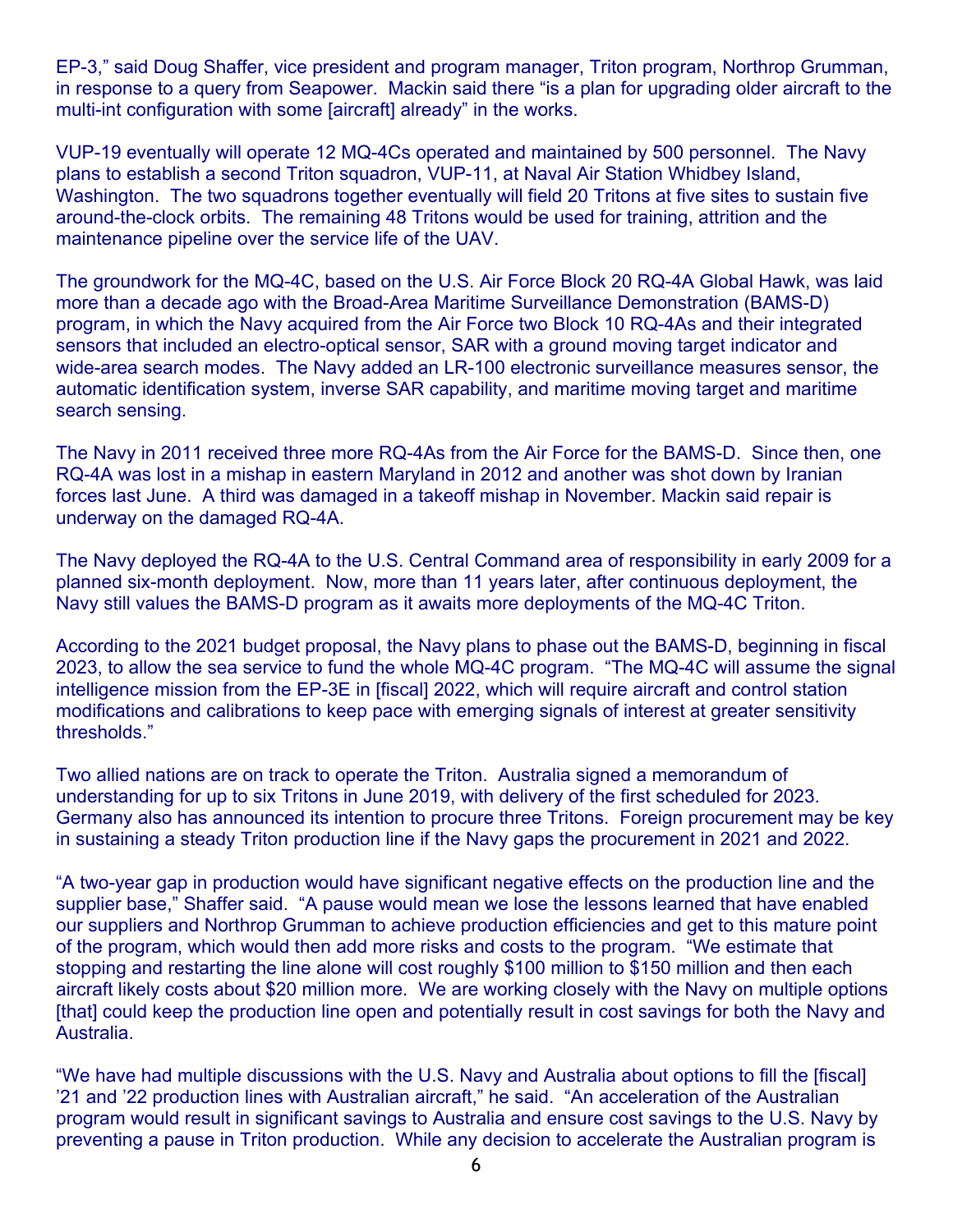between the U.S. Navy and Australia, we are prepared to provide the necessary support to an accelerated Australian program."

#### *Seapower article by Richard Burgess*

# **DOD WANTS TO KNOW IF P-8 CAN TRACK SUBS (Military.Com 4/17):**

The Defense Department's top watchdog wants to analyze whether the Navy's newest fleet of maritime surveillance aircraft is fully ready to hunt and track submarines near Europe, nearly seven years after achieving operational readiness in 2013. In a letter sent to the service as well as U.S. European Command, the Inspector General's Office this week said it will begin a fact-finding investigation to determine "whether the readiness of U.S. Navy's P-8 Poseidon aircraft fleet meets the anti-submarine warfare requirements of [EUCOM]."

Officials said they will look to gather information from crews at Naval Air Systems Command, Patuxent River, Maryland; Commander Patrol and Reconnaissance Group, Norfolk, Virginia; Patrol and Reconnaissance Wing 10, Naval Air Station Whidbey Island, Washington; Patrol and Reconnaissance Wing 11, Naval Air Station Jacksonville, Florida; U.S. European Command, Stuttgart, Germany; and U.S. Naval Forces Europe-Naval Forces Africa, Naples, Italy, according to the letter.

The news comes as the Navy investigates whether it can retrofit the P-8 to hold more ammunition at a time when adversary submarine activity -- particularly from the Russian navy -- is surging. The main mission of the P-8A, which replaced the Navy's P-3C Orion, is to track submarines by dropping buoys that ping, listen and detect. The intelligence-gathering aircraft is a Boeing-made adaptation of its 737 commercial aircraft. The plane's 120 buoys are transported within cylindrical cases in the rear of the aircraft.

The on-board crew decides which it will drop based on weather and altitude, and they then monitor the data they collect. The aircraft also uses a mix of sophisticated GPS systems, radios, electronic warfare tools, communication nodes, infrared imaging and high-tech radars to detect things happening on or below the water's surface. Its lightweight AN/APY-10 radar, nestled within its "snoopy nose," can detect and classify threats at long ranges. The aircraft can also strike: Crews can zero in on submarines to lob an MK-54 torpedo or AGM-84D Harpoon missile. The plane carries the missiles on its external wing pylons or in the weapons bay on the underside of the aircraft.

But it may be able to carry more. According to a presolicitation notice posted in January, the service wants to incorporate the AGM-158C Long Range Anti-Ship Missile (LRASM) onto the P-8, which has a greater-than-200 nautical mile standoff range, according to the weapon's maker, Lockheed Martin Corp. The precision-guided, anti-ship standoff missile first achieved early operational capability on the B-1B Lancer bomber in 2018. LRASM will be able to autonomously sensor-locate and track targets while avoiding friendly forces, Lockheed officials have said.

The potential expansion would boost the variety of the P-8's weapons stock as the Navy plans to cut back the size of the fleet. The Navy's 2021 fiscal budget request does not fund any more Poseidon patrol aircraft, capping out the total fleet to 117 aircraft instead of 138, according to Forbes. Yet the spy aircraft has a vital mission, especially as hotspots around the world continue flaring up. Specifically in Europe, submarines coming from the Barents Sea -- where Russia has a submarine hub near the Kola Peninsula -- tend to slip through the Greenland, Iceland, U.K. waterways, nicknamed "the GIUK," and into the Atlantic Ocean.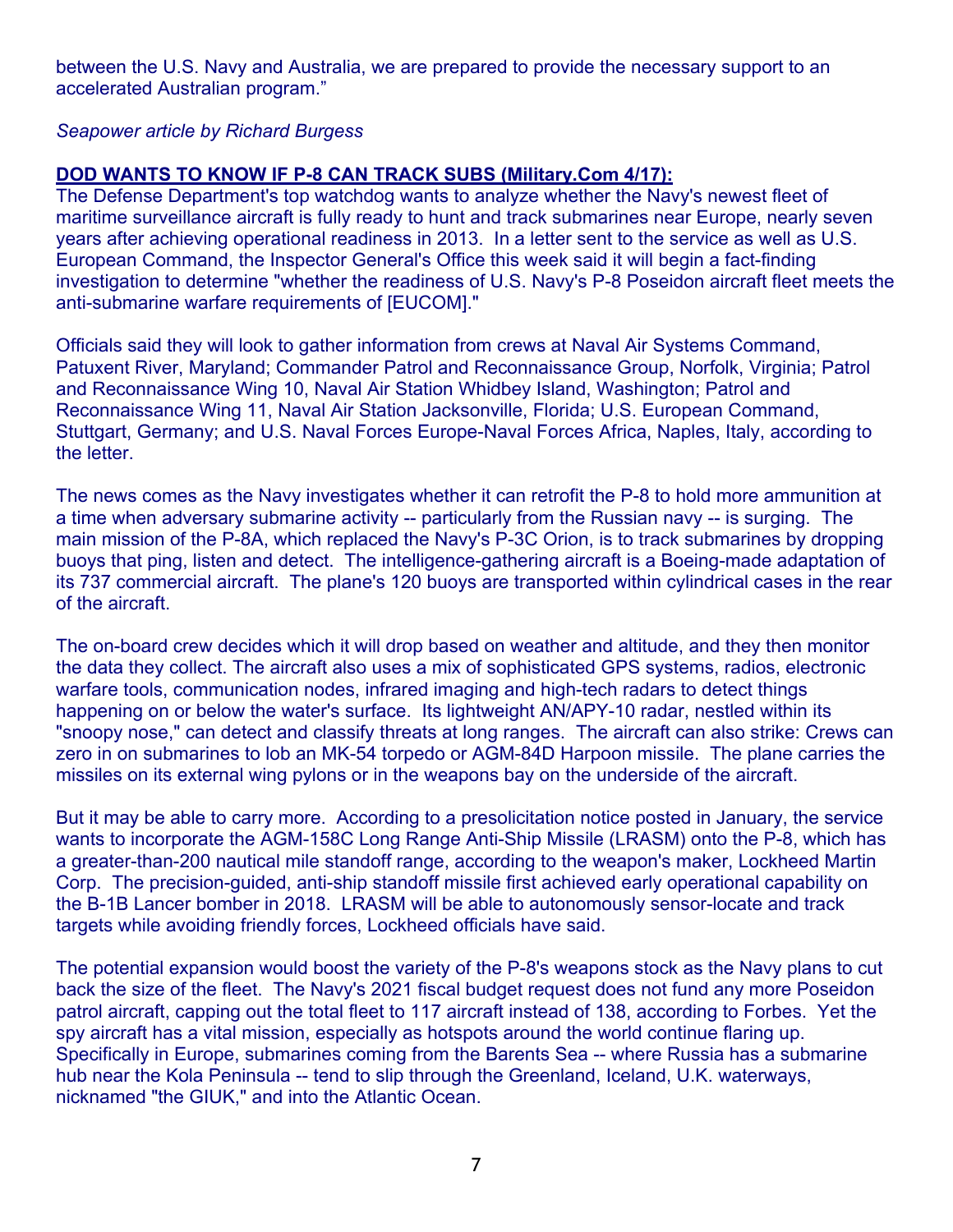Speaking to reporters in February, Air Force General Tod Wolters, the head of U.S. European Command who also serves as NATO's Supreme Allied Commander-Europe, said officials have observed "a 50% increase in the number of resources Russia committed to the undersea" activity between 2018 and 2019. Allies and partners continue to acquire the aircraft. Boeing delivered the first submarine-hunting and anti-surface warfare aircraft to the United Kingdom last fall. Australia already flies long-range aircraft, and the Indian Navy flies the P-8I variant. Norway has also bought into the program.

#### *Military.com article by Oriana Pawlyk*

#### **RUSSIAN JET FLIES WITHIN 25 FEET OF US SPY PLANE (CBS News 4/16):**

A U.S. surveillance aircraft flying in international airspace over the Mediterranean Sea was intercepted by a Russian fighter jet on Wednesday, the Navy said in a statement. The 6th Fleet said the Russian SU-35 flew within 25 feet of the U.S. P-8A Poseidon plane in an "unsafe" high-speed, inverted maneuver, putting the American "pilots and crew at risk."

"While the Russian aircraft was operating in international airspace, this interaction was irresponsible," the statement said. "We expect them to behave within international standards set to ensure safety and to prevent incidents." The Navy said the incident lasted approximately 42 minutes and the crew of the U.S. P-8A aircraft reported wake turbulence following the interaction.

Citing the 1972 Agreement for the Prevention of Incidents On and Over the High Seas, the Navy said "unsafe actions increase the risk of miscalculation and potential for midair collisions." Last June, another U.S. aircraft flying over the Mediterranean Sea was intercepted three times by a Russian fighter jet.

#### *CBS News article by CBS staff*

#### **ARSON SUSPECTED IN FIRE AT FORMER NAS SOUTH WEYMOUTH (Patriot Ledger 3/27):**

Investigators are trying to determine whether someone intentionally set a massive fire in an abandoned military building at the former South Weymouth Naval Air Station. Firefighters on Friday morning continued to put out hot spots that could re-ignite in the abandoned buildings at 223 Shea Memorial Drive at Union Point. Jennifer Mieth, public information officer for the state Department of Fire Services, said Weymouth firefighters and police and state troopers assigned to the Office of the State Fire Marshal are investigating the fire, which is considered "suspicious."

The first alarm was sounded at 8:20 p.m. as flames engulfed a large building and traveled quickly through nearby buildings. The roof of one of the buildings collapsed, according to reports from the scene, forcing Shea Memorial Drive at Route 18 to be closed, as well as Memorial Grove Avenue at the Union Point Sports Complex. A deputy fire chief told WCVB the flames spread quickly from building to building. Firefighters were facing difficult wind conditions and had problems getting enough water to the fire. The closest homes are about 1,000 feet from the buildings and were not in danger, according to the deputy chief.

Firefighters from several nearby communities were at the scene assisting Weymouth firefighters. Mayor Robert Hedlund said Friday that the very large wooden building was like "a tinderbox." "I wasn't surprised by the flames," he said.

The Weymouth Historical Society on Friday shared a photo of the building, known as the bachelor officers' quarters, from 1945. The society said the building had not been maintained for many years and was to be torn down, paving the way for new development. On Friday, William Bracken, of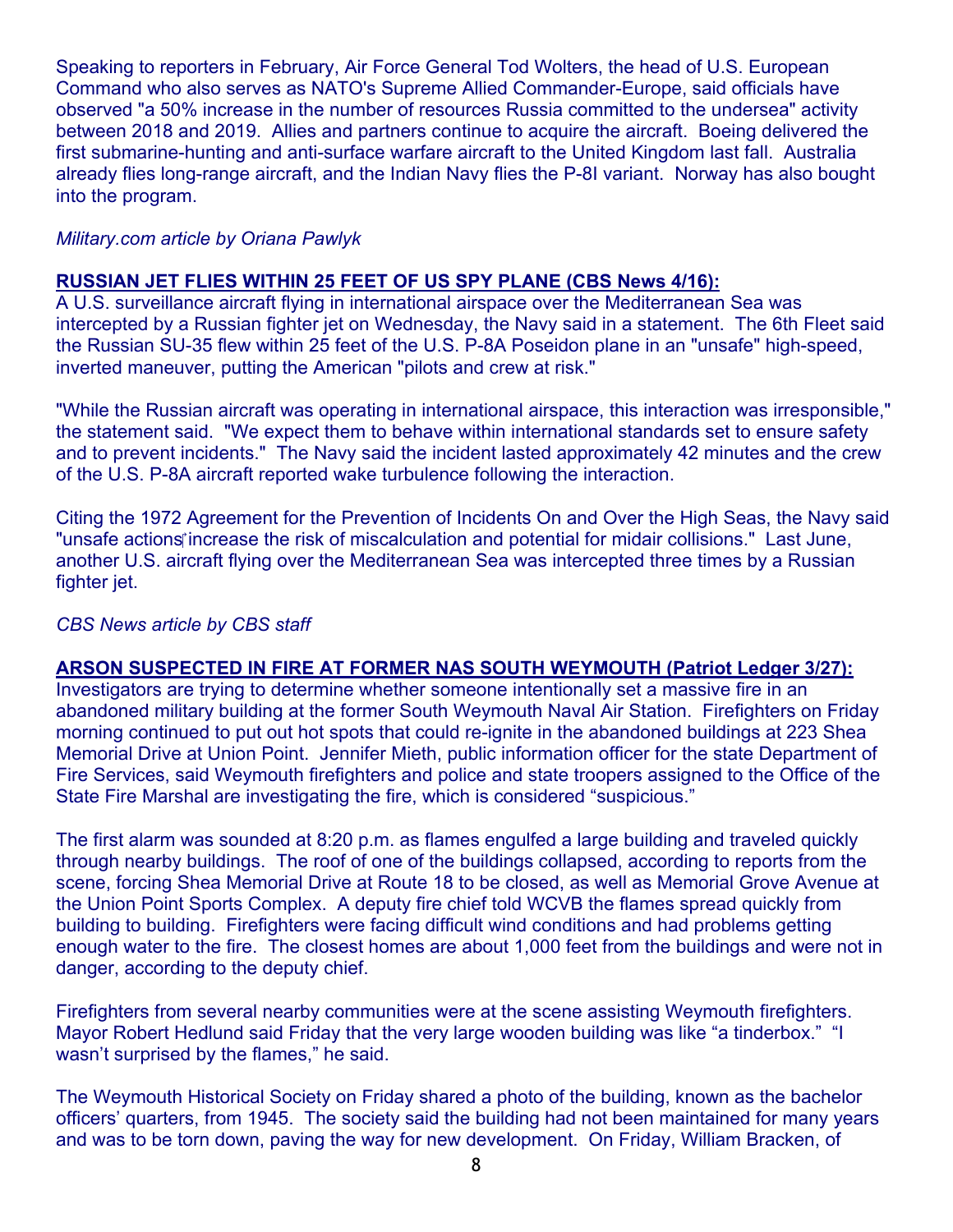Scituate, photographed the remnants of the abandoned barracks. He said his grandfather worked at the former military base and slept in the building.

# *Patriot Ledger Article by Patriot Ledger Staff*

# **RUSSIAN SUBS GETTING COUNTERMEASURES TO JAM SONOBUOYS (The War Zone 3/13):**

Russia is reportedly working to equip certain classes of submarines, especially ballistic missile-armed types that form the core of its second-strike nuclear deterrent capabilities, with new expendable electronic warfare jammers. These are primarily meant to help protect the boats from sonobouys by preventing them from transmitting data to maritime patrol aircraft and anti-submarine helicopters flying above. This development comes as the United States, as well as its NATO allies, have been stepping up anti-submarine operations amid a notable uptick in Russian submarine activity.

Russian newspaper Izvestia first reported these developments on Mar. 12, 2020. It's unclear from their story whether the Russian Navy has begun taking delivery of these countermeasures, known as the Burak-M, already, or if they are still in development. Typically, in Russia's weapon naming conventions, an "M" at the end stands for the Russian word for "modernized," which could imply that there was an earlier Burak design that may already be in service.

Izvestia said that Burak-M functions by floating the surface and then automatically activating its jamming system, which blocks sonobuoys from transmitting information gathered from their onboard acoustic sensors. It's unclear how submarines launch them in the first place, but the most likely method is via tubes that military submarines have in order to launch other countermeasures, such as acoustic decoys meant to counter homing torpedoes.

The report also did not give any approximate range far-reaching the Burak-M's jamming capabilities might be and whether it might be capable of scrambling other systems beyond sonobouys' communications and data links. Izvestia did indicate that the system was intended to provide sufficient room to maneuver for the launching submarine so that it could slink away from its pursuers.

Even if Burak-M's capabilities were limited to blocking the ability of these floating sensors to communicate with their launching aircraft and helicopters, it would still be a valuable addition to the overall countermeasures suite available to Russian submarines. Though anti-submarine warfare has evolved considerably since the end of World War II, sonobuoys remain a key tool for maritime patrol aircraft and anti-submarine helicopters. The U.S. Navy's latest P-8A Poseidon maritime patrol planes actually lack a magnetic anomaly detector (MAD), something that used to be a default for antisubmarine aircraft, in favor of an improved acoustic sensor system that includes sonobuoys.

During regular anti-submarine warfare operations, aircraft and helicopters will drop large sonobuoy arrays in order to fix the position of an opposing submarine and monitor its movements, something you can read about in more detail in a past War Zone piece. During an actual conflict, this might then allow the aircraft or helicopter orbiting above to directly engage the threat, or to feed that information to other assets, including ships and submarines in the area.

It is certainly possible for submarines to escape a sonobuoy net, especially nuclear-powered types or diesel-electric boats with advanced air-independent propulsion (AIP) systems, which can remain submerged for weeks or even months at a time. Improved designs with features to reduce their acoustic signature are difficult to detect in the first place. However, none of this completely eliminates the chances of being spotted and Burak-M would offer an additional option for a submarine looking to rapidly disengage from hostile aircraft or helicopters attempting to pin it down.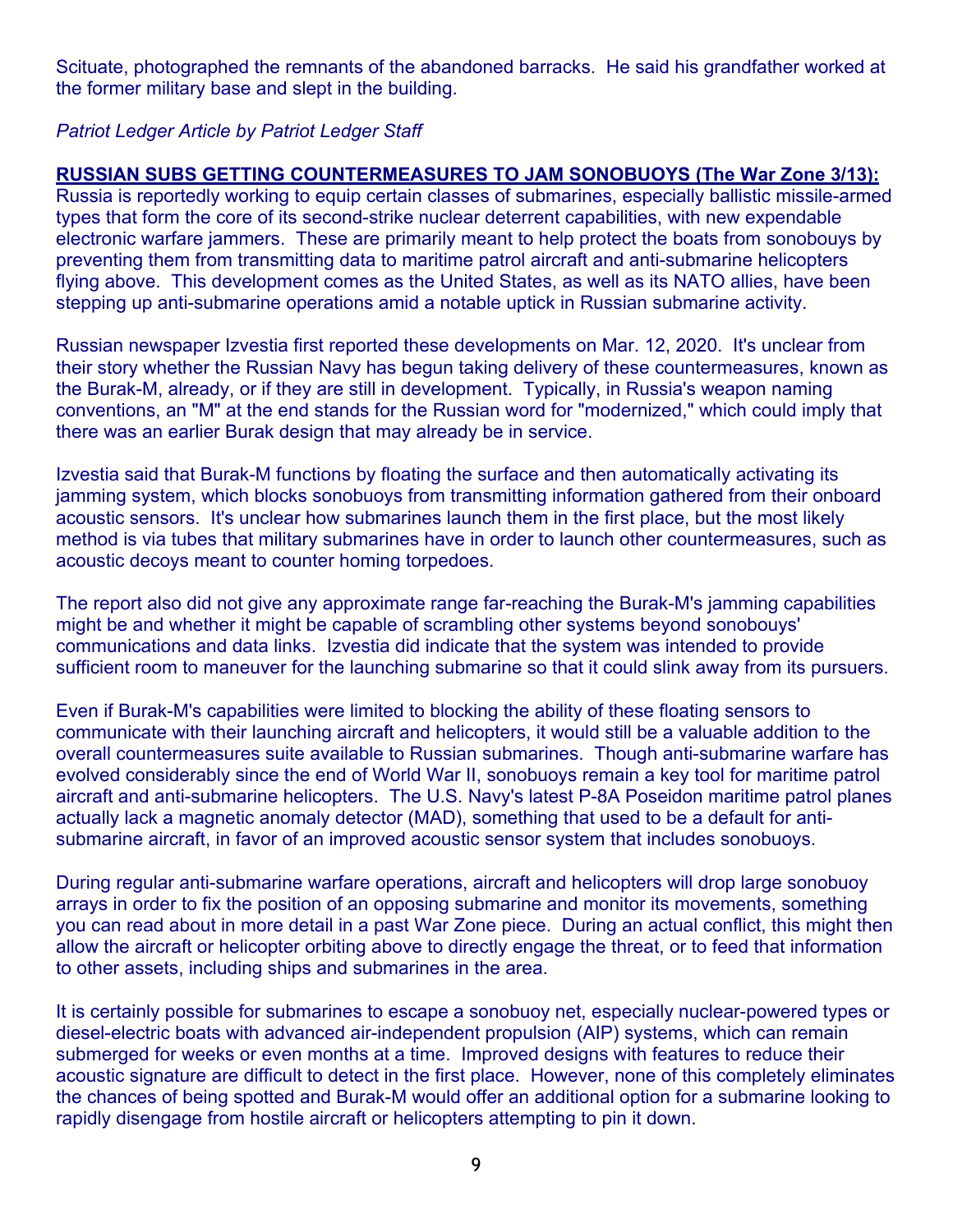It's perhaps not surprising then that Izvestia said that the first submarines set to receive Burak-M would be the Russian Navy's ballistic missile boats, including the new Project 955 Borei and future Project 955A Borei-A classes, as well as the Project 677BDRM Delfin class, also known a the Delta IV class. It is critical to Russia's nuclear deterrent posture that these submarines remain as hidden as possible while on patrol to ensure their ability to launch nuclear retaliatory strikes, if necessary.

Project 636.3 Varshavyanka class attack submarines, also known as Improved Kilo class boats, as well as examples of the Project 677 Lada class, of which there is only one built so far, could also receive Burak-M. These are both diesel-electric types. The Project 636.3s notably lack an AIP system, meaning that persistent harassment from sonobuoys could potentially force them to surface, where they would be especially vulnerable, depending on how well charged their batteries are and the state of their oxygen supply during an engagement. One of these submarines caught snorkeling, or even recharging on the surface, could have to quickly dive and try to escape in a limited amount of time before having to resurface again.

Burak-M is also just another example of the growing importance of electronic warfare to military forces around the world, especially in the maritime domain. Russia, in particular, has invested significant resources in developing advanced electronic warfare capabilities, but primarily for landbased applications. The development of this new electronic warfare countermeasure comes as the United States, together with its NATO allies, have significantly stepped up anti-submarine operations in recent years. This has been in response to increased Russian submarine patrols, especially in the Atlantic Ocean and Arctic region.

Maritime patrol planes dropping sonobuoys have been a core part of those efforts to monitor Russia's submarine activities. This is reflected particularly well in U.S. Navy budget requests, the lastest of which, for the 2021 Fiscal Year, asks for nearly \$238 million to buy tens of thousands of sonobuoys. The service is also looking to get almost \$26.2 million more for sonobuoys in the supplemental Overseas Contingency Operations budget for this upcoming fiscal cycle.

This is less money than the Navy received for these air-dropped anti-submarine warfare sensors in the 2020 Fiscal Year budget, but still more than it got in the 2019 Fiscal Year budget. The service expects to continue buying sonobuoys every year at approximately the same rate through at least Fiscal Year 2025. The United States, in particular, does not look like it will be scaling back its antisubmarine activities any time soon. The news about Burak-M may only be the start of more reports of Russia deploying other new countermeasures in response.

#### *The War Zone article by Joseph Trevithick*

#### **DRONE FLEETS COULD BE KEY TO FUTURE SUBMARINE WARFARE (USNI 03/09):**

The future of anti-submarine warfare for countries who can't afford to invest in top-of-the-line submarines and maritime patrol aircraft could be a netted fleet of unmanned platforms that can create "passive acoustic barriers" at chokepoints or drag towed arrays through a country's territorial waters. NATO's Centre for Maritime Research and Experimentation is showcasing these ideas at NATO exercises such as the ongoing Dynamic Manta annual ASW exercise, showing off novel operations that could one day be commonplace if navies and their industrial bases decide to invest.

CMRE Director Catherine Warner said the organization has been working with autonomous vehicles in the undersea warfare area for the past 20 years to understand how they can contribute to perhaps the most complex type of naval warfare. "The big idea in this whole realm of unmanned systems is figuring out the right systems with the right sensors and the right scenario that's going to be cost and operationally effective," she told USNI News after the kickoff of Dynamic Manta. She said ASW is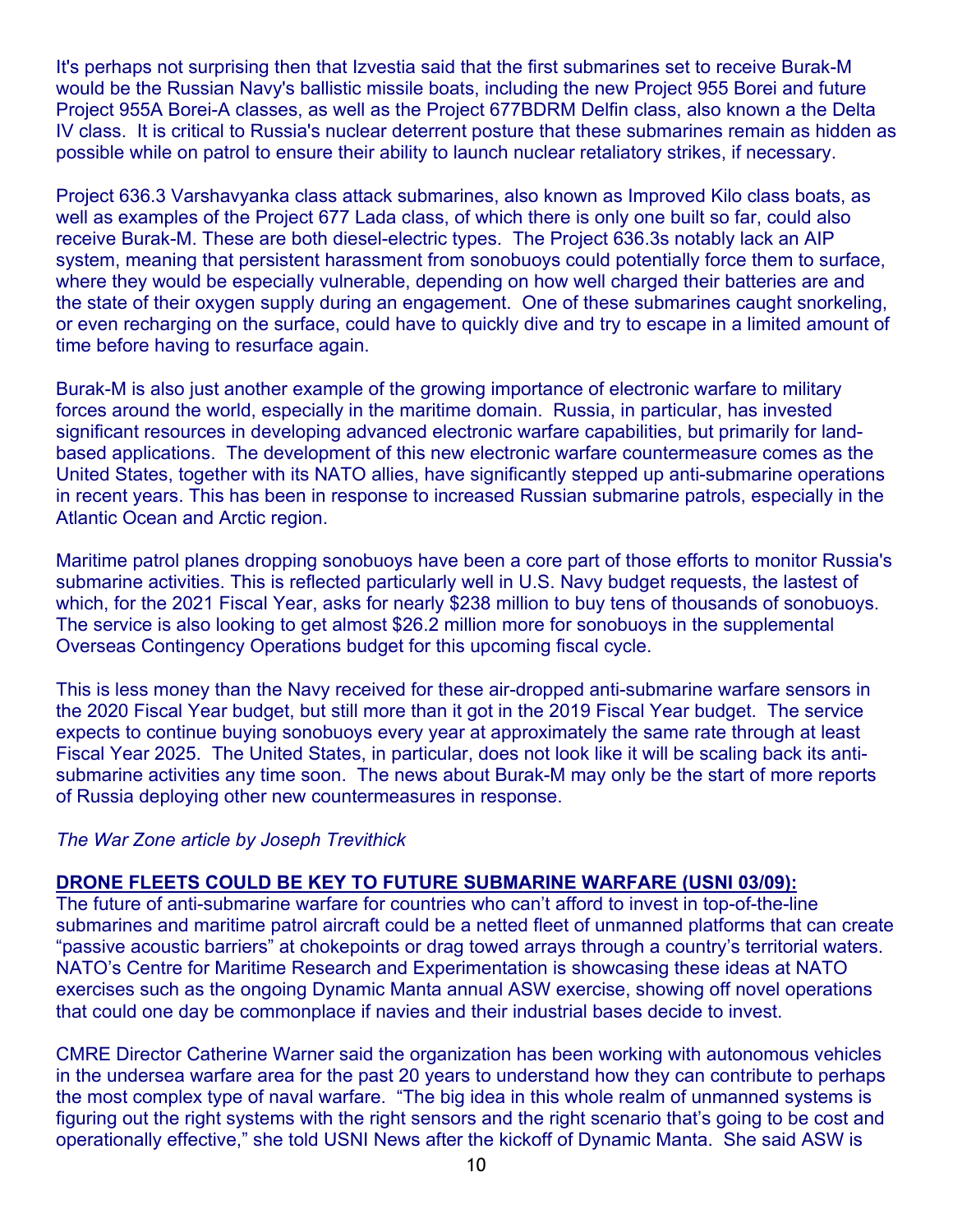"high-end asset-intensive" and that, while unmanned vessels can't do everything a manned sub or plane can, they can perform some specific missions that would be cost-prohibitive to do with manned vehicles.

One prime example is the passive acoustic barrier. Noting that CMRE puts passive sensors on all the autonomous vehicles, buoys and seabed devices the organization puts in the water, Warner said CMRE used all its sensors to demonstrate a passive acoustic barrier off the coast of Sicily in the days leading up to the start of Dynamic Manta. While in this demonstration they tracked the flow of commercial ships across the "barrier," the ultimate idea would be to track the movement of submarines at chokepoints such as the Greenland-Iceland-United Kingdom (GIUK) Gap. The specifics of the unmanned vehicle wouldn't matter as much as the quality of the sensor and the ability to differentiate the clutter from the sounds of submarines.

On the more active side of sub-hunting, CMRE has been particularly focused on the idea of multi-nation multistatic ASW, where an active sonar source would create pings for dozens or hundreds of passive sensors listening for those sound waves to bounce off of enemy submarines. The more sensors that are in the water, the better they can detect pings and recognize what kind of submarine is moving through the water and in what direction.

During Dynamic Manta, CMRE operated alongside manned warships to join in the hunt for submarines, using its "network": NATO research vessel NRV Alliance, two Ocean Explorer 21-inch diameter autonomous underwater vehicles named Harpo and Groucho, and a fleet of Liquid Robotics' Wave Gliders that serve as communication nodes between the ship and the AUVs. Harpo and Groucho have a towed array to listen for pings, and more recently CMRE developed a towed array for the Wave Gliders as well to put more ears in the water.

"Having that extra set of sensors makes a huge difference" in multistatic ASW, Warner said, because when an active sonar source like the variable depth sonar on Alliance or a warship like Italian frigate ITS Carabiniere (F 581) sends out energy, they want as many passive sensors in the water as possible to listen for pings. "When you do multistatic, there's so many more advantages because of the geometry and the extra chances for reflections. So we can do it with ourselves, but if we could do it with all the nations – and that is something that we strive to do with our interaction with the nations. Then everybody, wherever they are, that has a sensor, being able to know the sound source and sync to it and coordinate on the reflections – it is very power to be able to do that."

The key to multi-nation multistatic ASW is information-sharing: they'd all have to know where exactly the active sonar source is, so they could correctly calculate what the pings they pick up mean, and then they'd have to share what they're hearing with all the other nations involved, too, so they could all adjust their positions as needed to get the best chance at hearing the target submarine and help track it through the water. Information-sharing can be a hurdle with something as sensitive as ASW, with nations often not wanting others to know the exact nature of their capabilities, but Warner said the scale to which NATO could track submarines under the water would be powerful if everyone could find a way to come together.

Today, Harpo and Groucho talk to each other while looking for subs, and if one picks up a sound they will coordinate amongst themselves to get into the best positions for the best geometries to hear sonar pings. The more AUVS in the water collaborating, the better. "We've done it. We've already shown that multistatic ASW works. That's our system: we've been doing it since 2012 in Dynamic Manta, we've demonstrated it operationally, and we just keep adding things onto it. So it can be done. So, whether other nations want to do it with us, that's up to them," Warner said.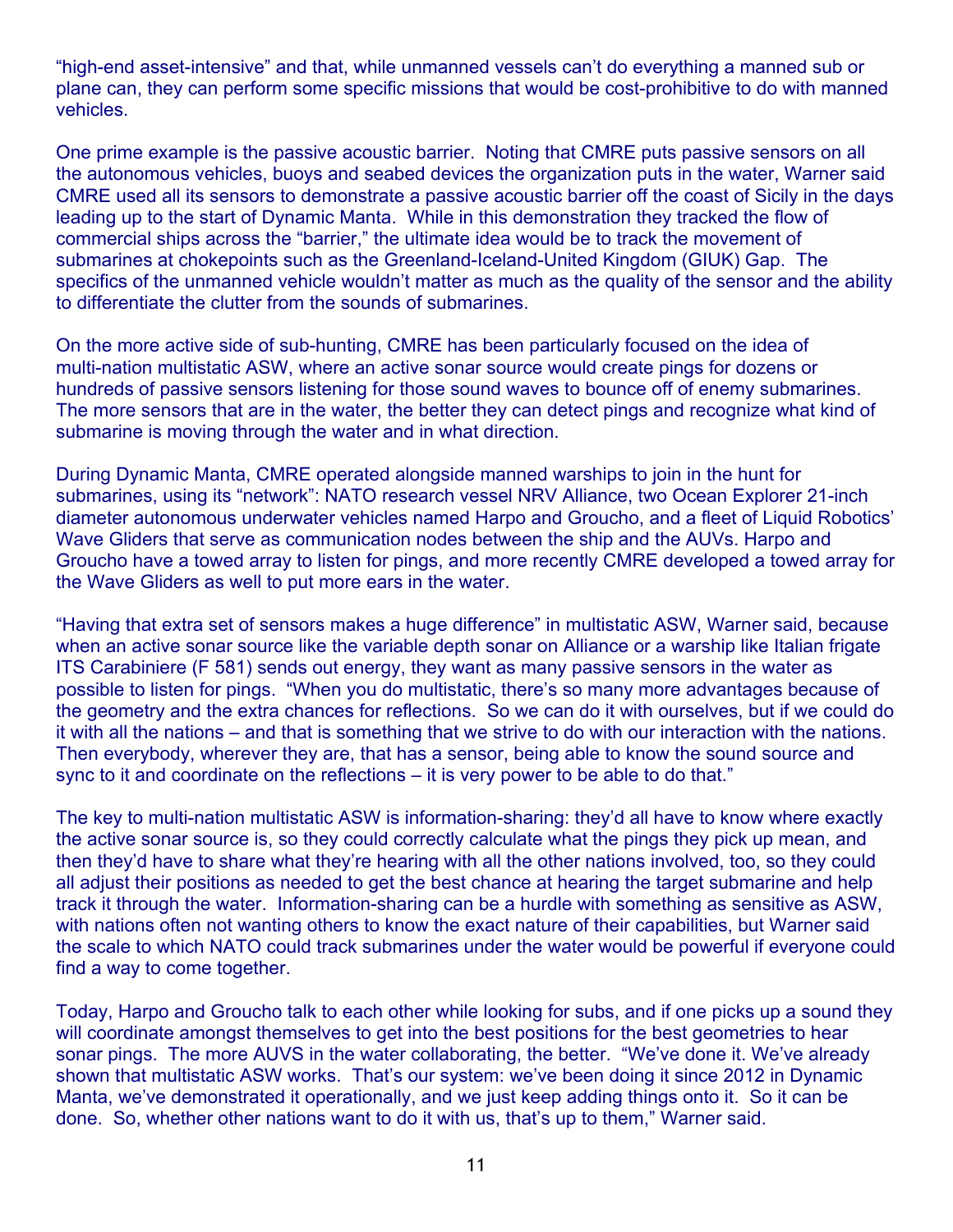Warner said Harpo and Groucho are 21-inch diameter AUVs that were built by Florida Atlantic University. The vehicles themselves are 18 years old, but the batteries and sensors are constantly being upgraded, meaning the vehicle that originally had four hours of battery life can now operate for 72 hours without intervention.

CMRE's Dan Hutt told USNI News that the next step would be to scale up these operations. To conduct multistatic ASW in the GIUK Gap, for example, would require hundreds of AUVs from participating NATO nations. The idea, though, would be to "flood the ocean with lots of cheap assets – they all have sensors, potentially different kinds of sensors, they can all talk to each other over a vast network – that's a really powerful concept for ASW. We only have a handful of these, so we want to scale up and work with the nations to do a bigger demonstration."

While several NATO countries are upgrading their fleets of "high-end submarines and frigates," many cannot afford such exquisite systems, Warner said. "But they certainly can afford a fleet of unmanned vehicles with towed arrays. And if they were all using the same standard, they could all buy from their own countries' industry – that's what we're about, we're not competing with industry, we're developing standards," she continued. "Every nation's industry would benefit from building these vehicles and the towed arrays, and then they could all operate together."

CMRE has already done a machine learning effort to support the back end of this effort – researchers collected 52 days worth of sonar echoes from diesel-electric submarines (SSKs) and created algorithms to help the unmanned vehicles recognize SSK sounds and ignore the clutter. This could be shared with the NATO members who want to join in this effort. Warner said Norway, Belgium and the Netherlands are taking steps to incorporate AUVs into their ASW efforts, but she's hoping to see more.

A final technology CMRE is showing off at Dynamic Manta is an undersea communication network. NATO nations had previously agreed to use the JANUS as the digital underwater communications standard, but CMRE is still hard at work developing waveforms that will be cyber-secure and low-probability of intercept, as well as developing concepts of operations for its usage.

Ahead of Dynamic Manta, CMRE demonstrated they could use JANUS to send submarines the surface picture with Automatic Identification System (AIS) tracks – so the submarines could know how to safely surface – by sending the message from a ship, through the Wave Gliders as comms nodes, and to the submarine underwater. Warner said they call this setup "WetsApp" – a nod to the WhatsApp digital communication app on cellphones – and said it's a vast improvement over the voice communication tools they previously used to send messages to submarines, which could easily get garbled or lost altogether.

"Before, when they were submerged, submarines could only use something called an underwater telephone, which is very difficult to use, it's distorted, hard to understand," she said. "But we can actually text them – we have a little program, we call it WetsApp, sort of WhatsApp, and we can send them for example the surface picture – if they were going to come to the surface, they would know where all the ships are on the surface. So that's very important technology that we've already helped insert into the industrial base."

#### *USNI News article by Megan Eckstein*

#### **CHINESE WARSHIP TARGETS US PLANE WITH LASER (Breitbart News 2/28):**

The U.S. Navy disclosed on Friday that a Chinese destroyer in the western Pacific targeted an American plane flying over international waters with a laser. The U.S. Pacific Fleet denounced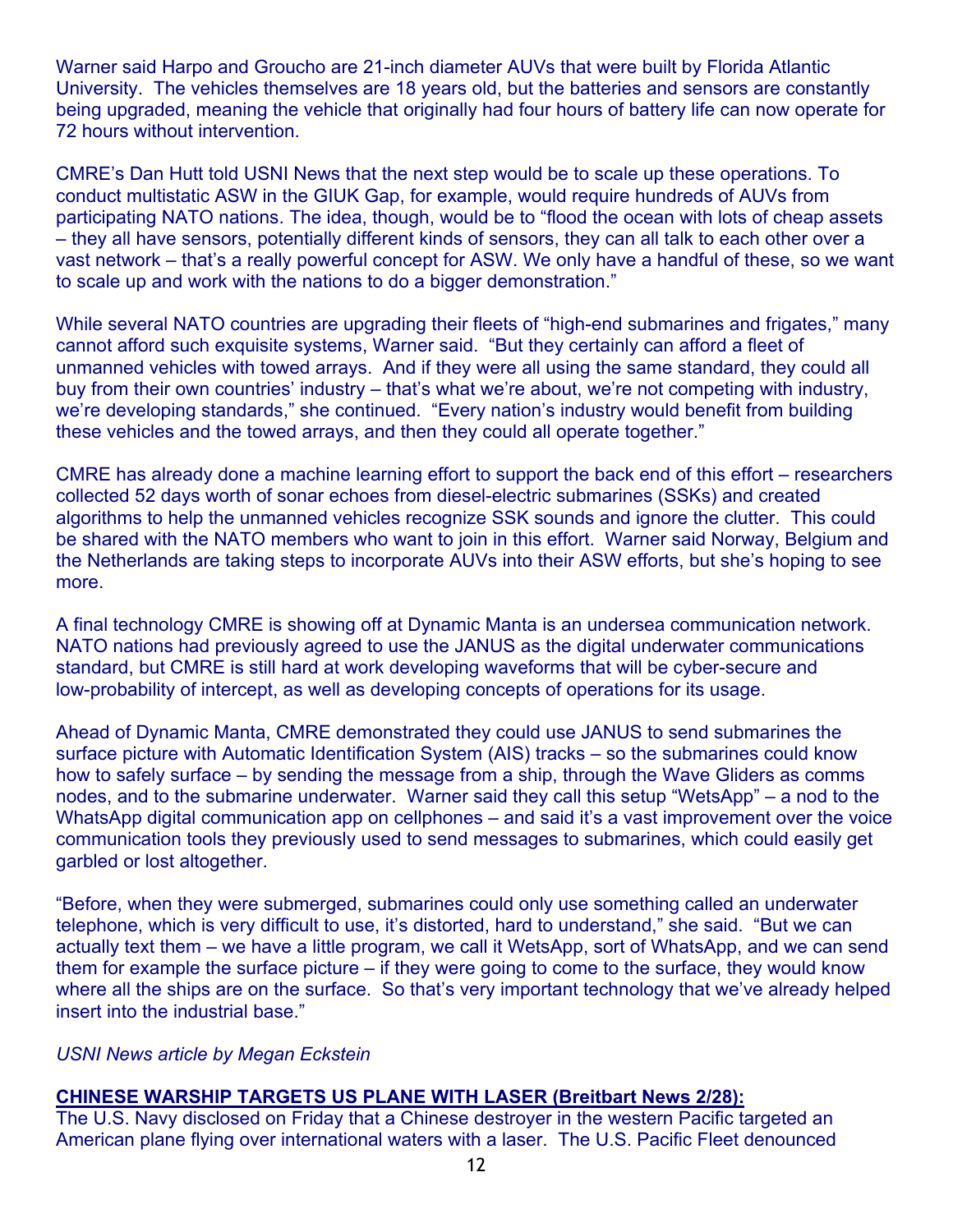China's action as an "unsafe and unprofessional" provocation that violated both international maritime codes and agreements reached between America and China.

The U.S. Navy said the incident occurred on Monday, February 17, and involved a P-8A Poseidon patrol aircraft. The American plane was flying through international airspace about 380 miles west of Guam when a Chinese destroyer aimed a laser at it. The laser, which was not visible to the naked eye, was captured by a sensor onboard the P-8A. Weapons-grade lasers could potentially cause serious harm to aircrew and mariners, as well as ship and aircraft systems.

The Navy said the Chinese vessel's "unsafe and unprofessional" action violated the international Code for Unplanned Encounters at Sea, which "specifically addresses the use of lasers that could cause harm to personnel or damage to equipment," and was also "inconsistent" with an understanding reached between the American and Chinese militaries on safe conduct during aerial and maritime encounters.

Research fellow Collin Koh of the S. Rajaratnam School of International Studies in Singapore went even further, describing the laser incident as a "serious provocation" in an interview with the South China Morning Post (SCMP): "Use of lasers is as dangerous as manoeuvring one's aerial or naval asset too close to another to cause the potential of collision – the lasers can pose a serious navigational hazard," Koh said. "While both [the Chinese and US navies] have the legitimate right to carry out their activities on the high seas out there in the western Pacific – including the use of these platforms to monitor each other – the use of lasers to endanger navigation in fact represents a serious provocation," he said. "The US Navy P-8A might have flown lower for closer observation, but I don't think it went to the point of risking a collision with the [Chinese] warship."

Conversely, Hong Kong military pundit Song Zhongping dismissed the U.S. Navy's complaint as "unhappy" grumbling about Chinese ships coming so close to Guam, telling the SCMP it was "normal for a naval fleet and aircraft to send warnings to each other," a point that is difficult to sustain when the Chinese ship used an invisible and dangerous laser to deliver its "warning."

A Pacific Fleet spokeswoman told the Navy Times on Friday that the P-8A aircraft was forwarddeployed from Patrol Squadron 45 in Jacksonville, Florida, to the Kadena Air Force Base in Okinawa, Japan. The aircraft returned to Kadena after the incident and is "currently undergoing a damage assessment." "U.S Navy aircraft routinely fly in the Philippine Sea and have done so for many years. U.S. Navy aircraft and ships will continue to fly, sail, and operate wherever international law allows," the Navy stated.

#### *Breitbart News article by John Hayward*

#### **BRUNSWICK NAVAL MUSEUM HONORS 1978 CRASH VICTIMS (Forecaster News 2/25):**

Ten minutes after a U.S. Navy patrol airplane left Brunswick Naval Air Station on Sept. 22, 1978, a mishap caused the vessel to disintegrate, killing its eight-man crew and dispersing debris in Poland, about 40 miles from the base. The circumstances behind the tragedy of that Patrol Squadron Eight (VP-8)-flown plane remained couched in speculation, but it is believed the aircraft's No. 1 engine likely broke off, taking out all the vessel's hydraulics and fuel lines, said Nick Nichols, a VP-8 alumni who joined in 1980.

Forty-two years after that incident, the crew of the LC-85 is being honored by restyling a similar vessel permanently parked at the former airbase – now Brunswick Landing – to look exactly like the lost vessel. A plaque that commemorates the tragedy and lists the eight crewmen will stand in front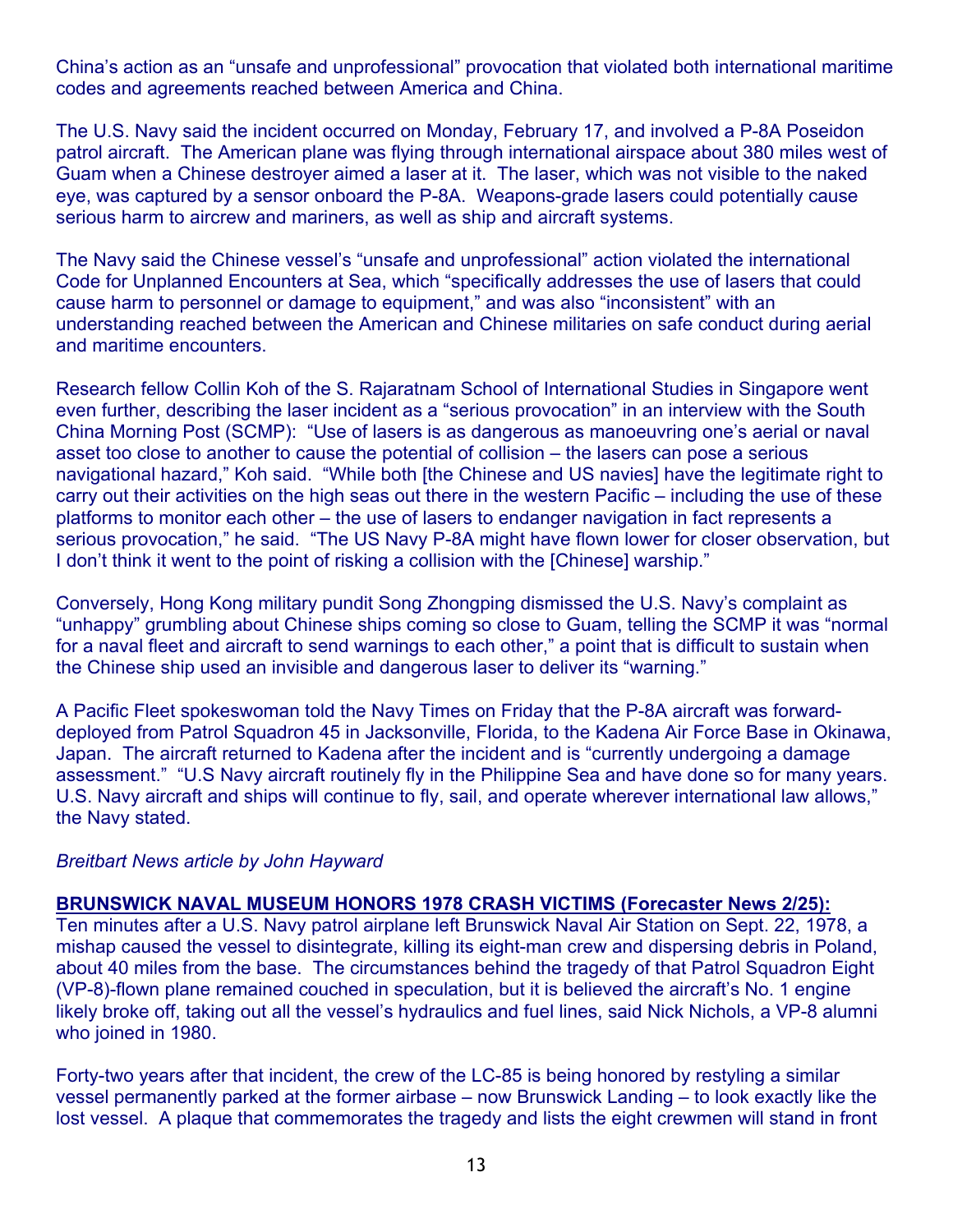of the airplane's nose. A dedication ceremony is slated for 4 p.m. Aug. 14, after the Great State of Maine Airshow holds its practice day.

Nichols, a member of both the Brunswick Naval Aviation Museum and the Midcoast Regional Redevelopment Authority board that oversees Brunswick Landing, led the fundraising effort to repaint and refurbish the aircraft – a 1970s-built P-3C, a newer model than the P-3B that crashed. The P-3C needed a lot of work after years of exposure to the elements, Nichols said. The "P" stands for "patrol." "We're basically putting all the designations on a P-3C, but commemorating an aircraft that was a P-3B," Nichols said. "... We're going to match the livery ... as accurately as we can," referring to the vessel's insignias and paint scheme. That aircraft was known as LC-85. The Navy's patrol planes had the alphabetical designation "L," and "you would go from LA, to LB, to LC," depending on the squadron, Nichols explained. "… Part of that was to be able to talk on the radio. If I said 'Lima Charlie,' you knew that I was VP-8. If I said 'Lima Bravo,' you knew that I was VP-MAU."

Of the roughly \$35,000 cost for the refurbishing project, the museum only had to raise about \$20,000, much of which was contributed from VP-8 veterans involved with the project, Nichols said. The balance came via discounts and in-kind work from several companies. Moore Painting "stripped, sand-blasted, hand-sanded, and even re-riveted portions of the aircraft before applying the multiple coats of primer and paint," a museum news release stated. "The beauty of it was, they got into it to the extent where they enjoyed doing it," Nichols said. "… They got emotionally involved." "It was for the families," said Dan Miller, Moore Painting's vice president. "I found out that the P-3 community is a big family." Sherwin-Williams donated most of the paint. Sunbelt Rentals contributed no-charge use of a man-lift for painting and decal work. Most painting is complete, and touch-up paint and decals – including insignia from all seven P-3 squadrons ever based at the station – will be added in warmer and drier conditions. Carrot Signs is installing the decals.

Brunswick Landing has two static display aircraft: the P-3, located next to Memorial Park, and an earlier-built P-2. The Midcoast Regional Redevelopment Authority accepted both planes as static display aircraft on loan from the Navy after the airbase closed in 2011. The museum has looked into moving the P-2 closer to the P-3 and repainting it as well. P-3s were the most prevalent vessels at the base during flight operations there from 1944 to 2009, said John Briley, the museum's executive director. "The P-2s started out for a couple years in the beginning, but then it was all P-3 up until the time (the base) closed," he said. "It's really the signature aircraft for the Naval Air Station, so it's an integral part of the story we have to tell."

#### *Forecaster News article by Alex Lear*

#### **INDIAN NAVY COULD GET ADVANCED TECH EARLIER DENIED (LiveFist 2/18):**

The Indian Navy's Boeing P-8I long range maritime reconnaissance & anti-submarine aircraft could be fitted with a list of crucial U.S. technologies that had earlier been held back by the United States owing to the absence of a necessary bilateral agreement. Well, theoretically. It all depends on whether the Indian Navy wants it.

First, some background. The Indian Navy contracted for eight P-8I jets in January 2009, at which time India wasn't yet a signatory to the Communications Compatibility and Security Agreement (COMCASA), resulting in a large list of sensitive proprietary systems being held off the Indian planes. Four additional P-8I jets ordered by the Indian Navy in 2016, which begin delivery in April this year, will similarly be without the U.S. proprietary tech. In 2018, after over a decade in discussion, India and the United States finally signed the COMCASA, for the first time paving the way for U.S. high-end secured/encrypted communication equipment on American platforms supplied.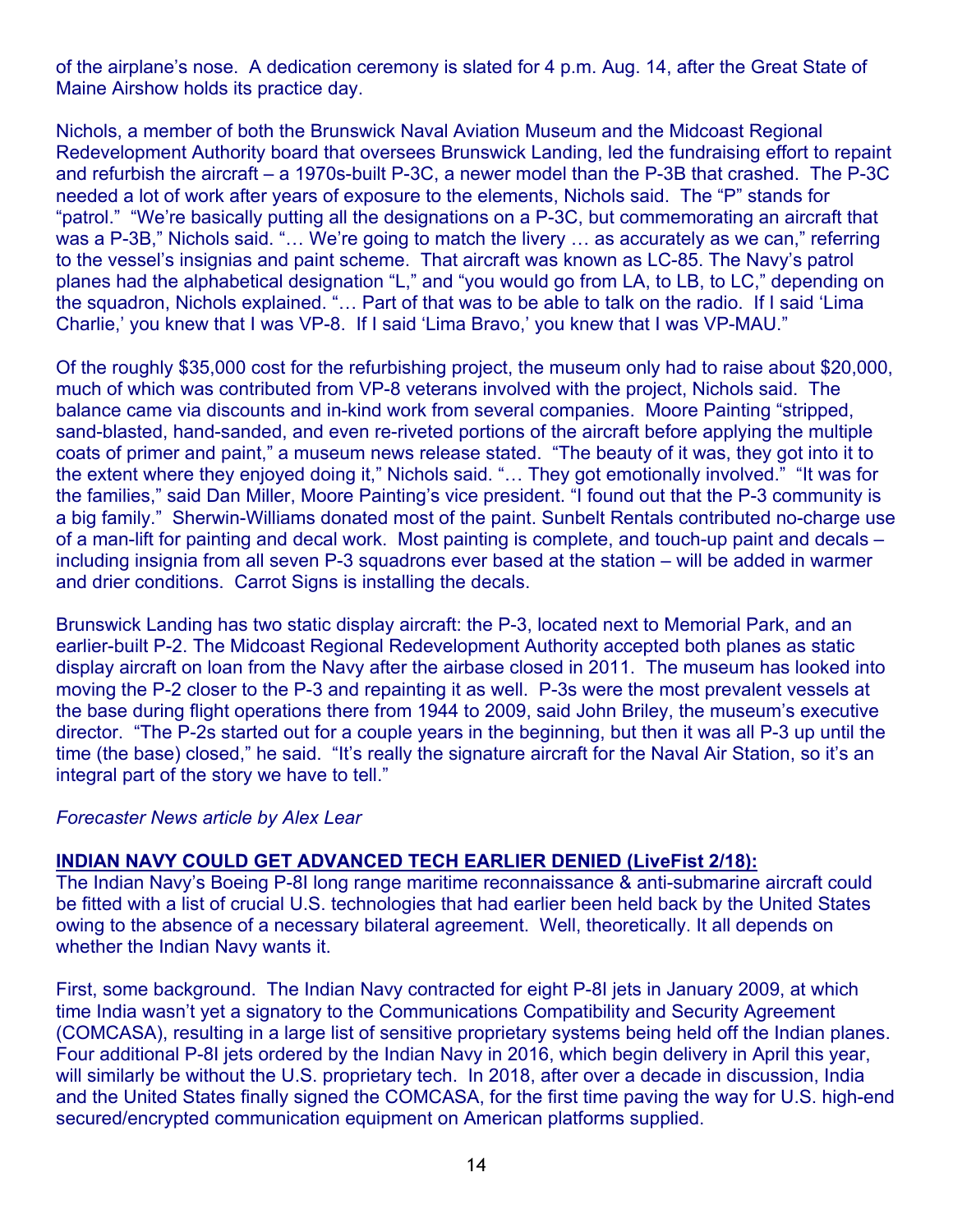A year after the facilitation framework of the COMCASA kicked into action, the Indian MoD in November last year cleared the Indian Navy to contract for six more P-8Is. This new deal, currently being negotiated between India and the U.S. Government, will be the first U.S.-India aircraft contract under the new COMCASA regime. Livefist can confirm that while certain software changes have been asked for on the new jets, the Indian Navy hasn't taken a decision yet on whether it wishes to consider the items held back by the US Government earlier. The Indian MoD is also keen to keep cost contours on par with the previous P-8I deals, and that could slow progress towards a contract.

If India manages to negotiate a 6 P-8I contract that includes U.S. equipment held back on the first 12 P-8Is, it would be reasonable to assume that India will be looking to get the earlier aircraft retrofitted with the said systems to maintain commonality. As things stand, the Indian Navy will likely be looking to contract the P-8Is without the said U.S. equipment — and staying with the Indian equipment earlier contracted in replacement. The original 8 P-8Is, as Livefist first detailed here, were integrated with Indian-made replacement systems for encrypted voice, IFF and advanced secret communication equipment. This diagram provides a clear picture of the kinds of systems held off the pre-COMCASA P-8Is and per force replaced with Indian systems.

What's crucial is that the items earlier held back are now available in case the Indian Navy wants to get them — the U.S. Government has also conveyed that such equipment would go a way towards true communications interoperability. Should that situation arise, the Indian Navy will be looking to choose from a list of 5 pieces of equipment that includes (or similar to) the AN/ARC-222 Single Channel Ground and Airborne Radio System (SINCGARS) manufacured by Magnovox and administered by the US Air Force, KV-119 IFF Digital Transponder (Mode 4 Crypto Applique) manufactured by Raytheon, TACTERM/ANDVT Secure Voice (HF) Terminal, VINSON KY-58 Secure Voice (UHF/VHF) Module and the Rockwell-Collins AN/ARC-210(V) SATCOM Transceiver's COMSEC/DAMA embdedded RT.

The SINCGARS, for instance, is a combat net radio deployed by the US military for encrypted voice and data communications. The KV-119 is a highly evolved Identify Friend/Foe transponder. The ANDVT is a secure voice terminal for low bandwidth secure voice communications in use throughout the US military. The VINSON KY-58 is a secure voice module that involves encrypted communication to and from military aircraft and other vehicles. The AN/ARC-210 is a family of radios for military aircraft that provides two-way voice and data communications across modes. These or pieces of equipment similar to these were also held off the Indian Air Force's C-130J Super Hercules transport aircraft.

Barring any additions and software tweaks, the new P-8Is being negotiated will be identical to the ones in service with the Indian Navy, sporting the Raytheon AN/APY-10 primary radar and L-3 Communications Wescam MX-20HD digital electro-optical and infrared (EO/IR) multispectral sensor turret, and two sensors absent on the US Navy's P-8As that were specifically asked for by the Indian Navy — the Telephonics APS-143 OceanEye aft radar and CAE AN/ASQ 508A magnetic anomaly detector.

The Indian Navy's ninth P-8I will be delivered in April this year, with three more to arrive next year. While home base will remain Arakkonam on India's east coast, work has begun to give the Indian Navy the flexibility to base the aircraft in Goa and Port Blair. The deal for six more aircraft could be signed by the end of this year, though it could take longer.

*LiveFist article by Shiv Aroor*